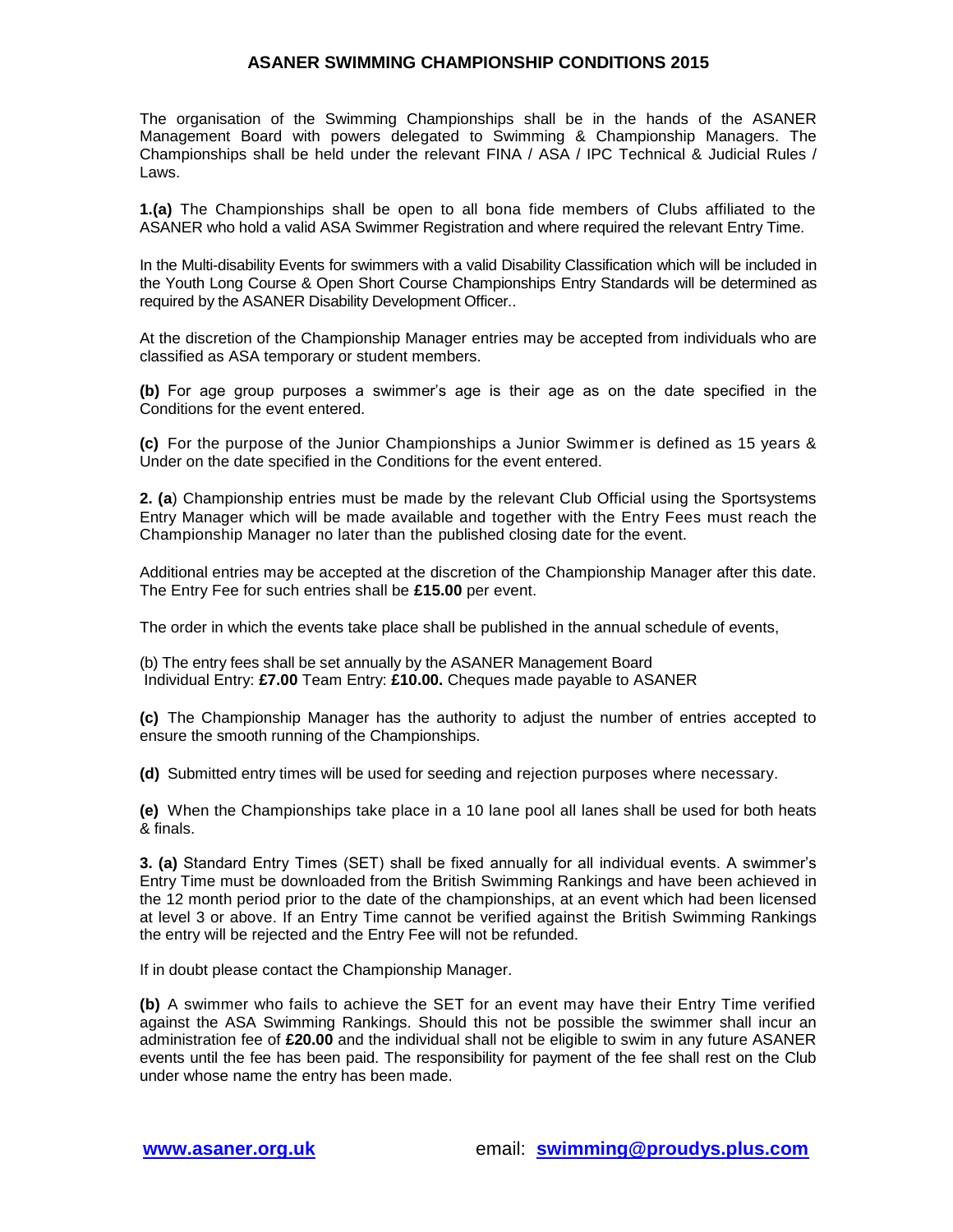# **ASANER SWIMMING CHAMPIONSHIP CONDITIONS 2015**

**(c)** In all ASANER Championship events a withdrawal system will be in operation. Seeded Heat Start Lists will be produced prior to the start time of the Session. If a swimmer is NOT going to swim in an event it is the responsibility of the club entering the swimmer to inform the championship manager no later than 5pm the day before the heats of that event takes place. Clubs may do this prior to the championships by e mailing [swimming@proudys.plus.com](mailto:swimming@proudys.plus.com) or at the event by completing the form provided. Should a swimmer who has not been withdrawn from an event fail to swim, the club entering the swimmer may incur an administration fee of **£15.00.**

**(d)** Qualified Swimmers / Teams including the 2 Reserves not wishing to take part in a semifinal or final are required to inform the Recorders no later than 15 minutes after the last Individual Event in the Session.

**(e)** In events with semi-finals or finals an individual / team who having qualified for a semi-final or final fails to swim and has not previously given notice of withdrawal to the Recorders (see Para (d) above) shall incur an administration fee of **£25.00.** The responsibility for payment of the fee shall rest on the Club under whose name the entry has been made.

**4.(a)** ASANER Junior Champions shall be declared as follows: In HDW events the Junior placings shall be determined from the heat results. In events with finals, should one Junior swim in the final they shall be declared the Junior Champion, should two or more juniors swim in the final their relative final positions shall determine the junior placings. If required other Junior placings shall be determined from the heat results.

**(b)**ASANER medals shall be awarded to places 1-3 in all Championship events.

**5.(a)** In all Team Championships Clubs may enter more than one team in an event. An individual swimmer may only swim for one relay team in a particular event.

**(b)**Individuals forming a team must meet the conditions required to swim in the British Summer Championships N.B. A swimmer may swim as an individual for one club but form part of a relay team for another club at the regional championships.

**(c)** Each competing Club shall submit a list of the names of its swimmers in each team in swim order to the Recorders no later than 60 minutes prior to the start time of the session in which the event takes place. If the individuals or swim order is changed for a final an amended list of swimmers shall be submitted prior to the start of the final.

**6.(a)** Team staff requiring access to the poolside must be in possession of a Pass issued by the ASANER. These may be obtained from the Championship Manager. 2015 Fee: **£25.00** It is expected that all Team Staff can comply with the relevant ASA Child Protection Procedures and have attended a Team Managers Course.

**7.(a)** The ASANER at the request of British Swimming will include at the Youth Championships (50m) and Open Championships (25m) a category for ASA Registered Disability Swimmers. The events to be included with guideline entry times will be under the direction of the ASANER Development Officer for Disability Swimming.

**8.(a)** It is the intention of the ASANER to provide a Warm-up / Swim-down facility at each of its Championships. These will be supervised by facility staff. Swimmers using these facilities must follow any instructions issued by these supervisors. Clubs through their coaches / team managers will be held responsible for the behavior / actions of their swimmers using these facilities.

**9.(a)** The ASANER Board / Championship Management has the power to vary the Championship Conditions prior to an event closing date.